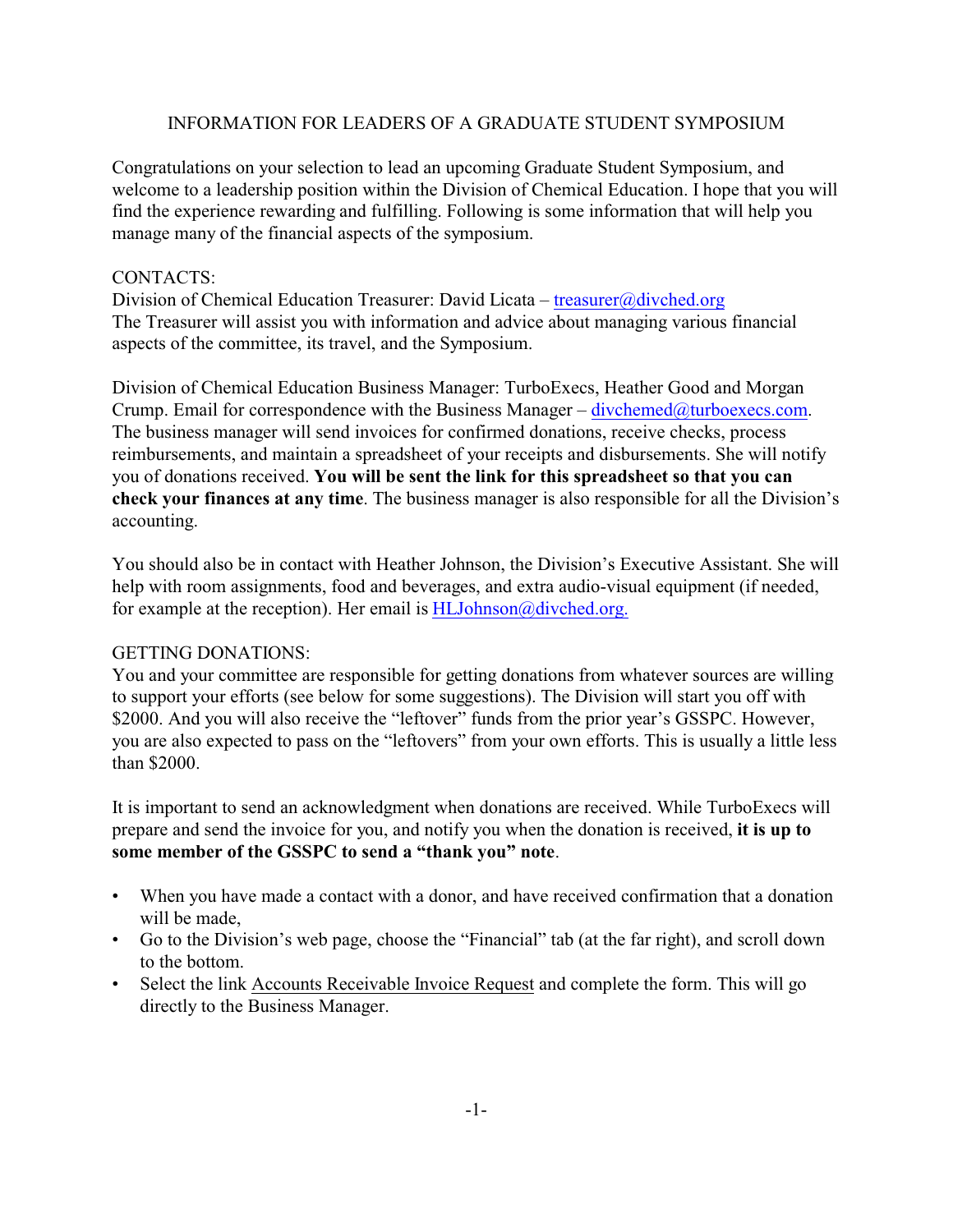- They will generate and invoice and send it to the contact you specify. The check will be directed to our business address and deposited by TurboExecs. They will enter the donation in your account within our accounting system and on the tracking spreadsheet.
- The direct URL for the Financial page is: <http://www.divched.org/content/forms-requesting-payments-or-division>

If you want the logo for your university, or a logo unique to your GSSPC included on the invoice, please email it to the Division Treasurer and to the Business Manager.

I believe that the Division's Tax ID number is included on the invoice. Some donors may request confirmation of the nonprofit status of the Division of Chemical Education. A letter with this information is provided to you under separate cover.

## REIMBURSEMENT FOR EXPENSES

Many GSSPCs create business cards to hand out to other students, people who attend the prior ACS national meeting, those at ACS local section meetings or their own regional. Some of them produce a poster to advertise their session (to put up at their own university, other nearby colleges and universities, and colleges and universities near the national meeting of their symposium). These posters may also (with permission) be displayed in hotels in the national meeting city, and by contacting the ACS Operations Office, in various places at the exhibition.

There may also be other expenses associated with the preparation for the Symposium.

To get reimbursement for GSSPC expenses

- Go to the Division's web page, choose the "Financial" tab (at the far right), and look at about the middle of the page.
- Select the third main link on the page: Reimbursement Request Form, and complete the form. The last item on the form will ask you to upload a receipt for the item. This will go directly to the Business Manager.
- They will enter the expense in the Division accounting system and on your spreadsheet, and issue a check (at this point a PAPER CHECK from CHASE BANK) to the person and address you specify.
- The direct URL for the Financial page is given above.

# TRAVEL REIMBURSEMENTS

This is a more complicated issue, since each GSSPC sets their own rules for reimbursement (and I encourage you to do that early in the process). Some have a maximum number of nights covered, some have a maximum amount covered for each meeting members attend (\$500, \$1000, or whatever makes sense). And, we want one of the GSSPC leaders to approve the travel and amounts – that means the committee chair, the finance chair, or the travel coordinator (a position many committees do not use, but which can make the chair's job easier – just let us know who that person is).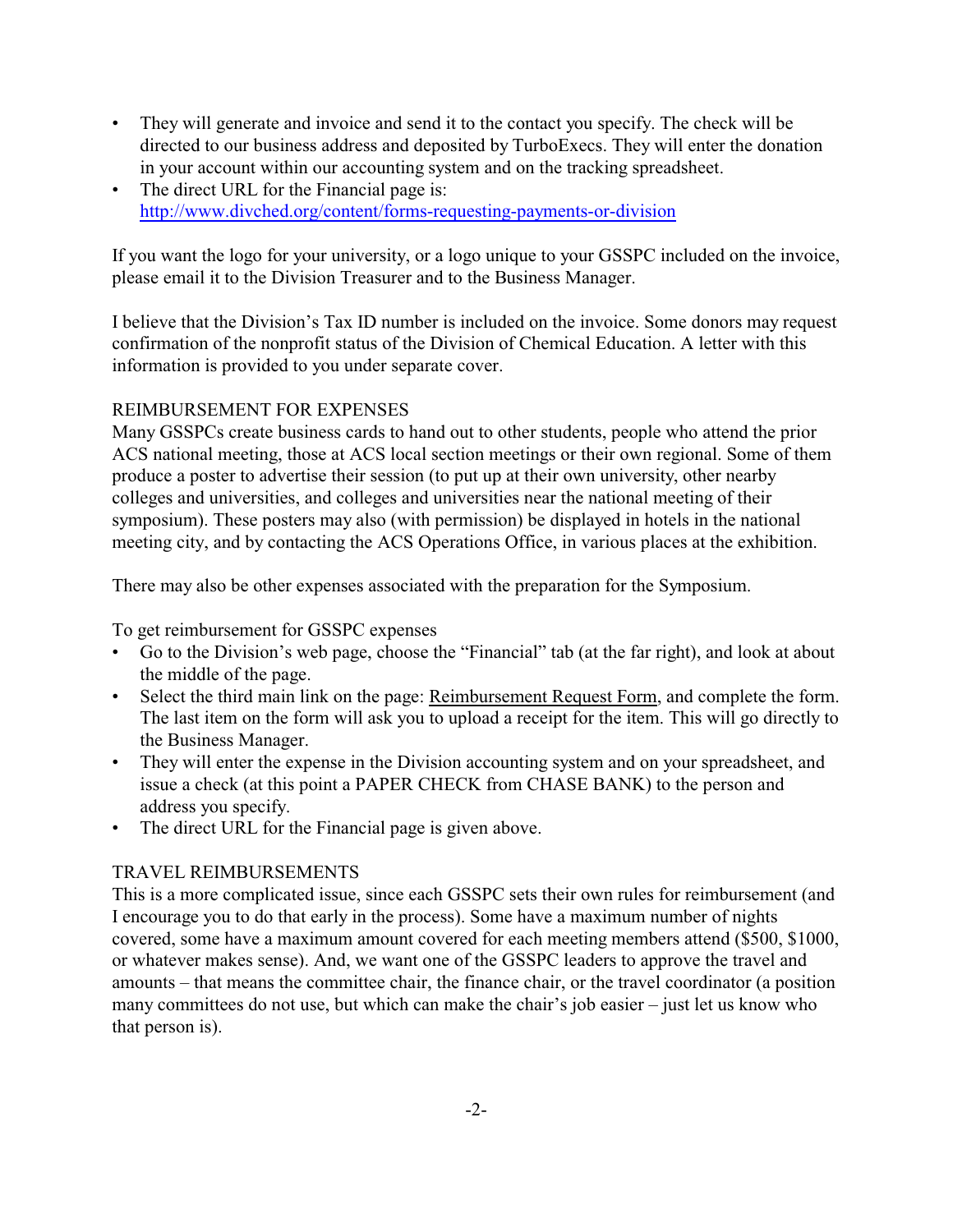So, I recommend that you create your own form that collects name, mailing address, email, and phone. Then the person making the request should give the amounts for travel by category: hotel, meals, registration (if you are paying this), and transportation to the meeting and to/from airports or train stations. The form should show the total requested, the total approved, and the signature (or other confirmation) of the chair, finance chair, or travel coordinator.

For a sample form, you can look at the Division Financial page again and check out the Travel Reimbursement Form.

The completed form(s) should be sent to the Business Manager [\(divchemed@turboexecs.org](mailto:divchemed@turboexecs.org)) and to me [\(treasurer@divched.org](mailto:treasurer@divched.org)) with receipts to support the expenses. Either the forms can all be collected (with receipts) and sent together by the travel coordinator (or whomever), or each individual can send their own form (with the signature of an appropriate GSSPC leader).

#### FINANCIAL RESPONSIBILITIES

The committee is responsible for all of its expenses. This includes the travel, publicity materials, any food and beverages you order (committees sometimes have one or more of a continental breakfast, afternoon snacks, and an hors d'ourves reception), and any audio-visual equipment you require (if you want audio and projector/screen at the reception, this is extra).

The reception usually costs between \$3500 and \$6000. Snacks and continental breakfast run between \$1500 and \$2300. The cost depends on your choices, the meeting location, umber of people you expect to serve, and the hotel/convention center you are assigned. Be certain that you account for these costs when planning your budget.

TurboExecs will maintain a spreadsheet of your income and expenses, however, since they do not process items immediately (they have many other accounts in addition to CHED), it is imperative that **you keep your own spreadsheet to account for donations pledged and received, and all your expenses.** You are encouraged to compare your spreadsheet with the online report and notify both the Treasurer and TurboExecs of discrepancies.

**Please keep a careful eye on your own budget**. We will try to make sure that we do not let you go over budget. In practice that means that once it appears that your expenses exceed your income either TurboExecs or the Treasurer will stop approving payments and let you know.

#### FUNDRAISING SUGGESTIONS

Based on my experience as a High School Day chair many years ago and some things I have seen other committees do, here are some suggestions on whom to contact, and how to maximize the potential contributions.

First, contact your ACS local section chair, the chair of your department, and the dean of the college. Each of those should be willing to make some contribution toward your symposium. And if not, they may suggest other people to contact.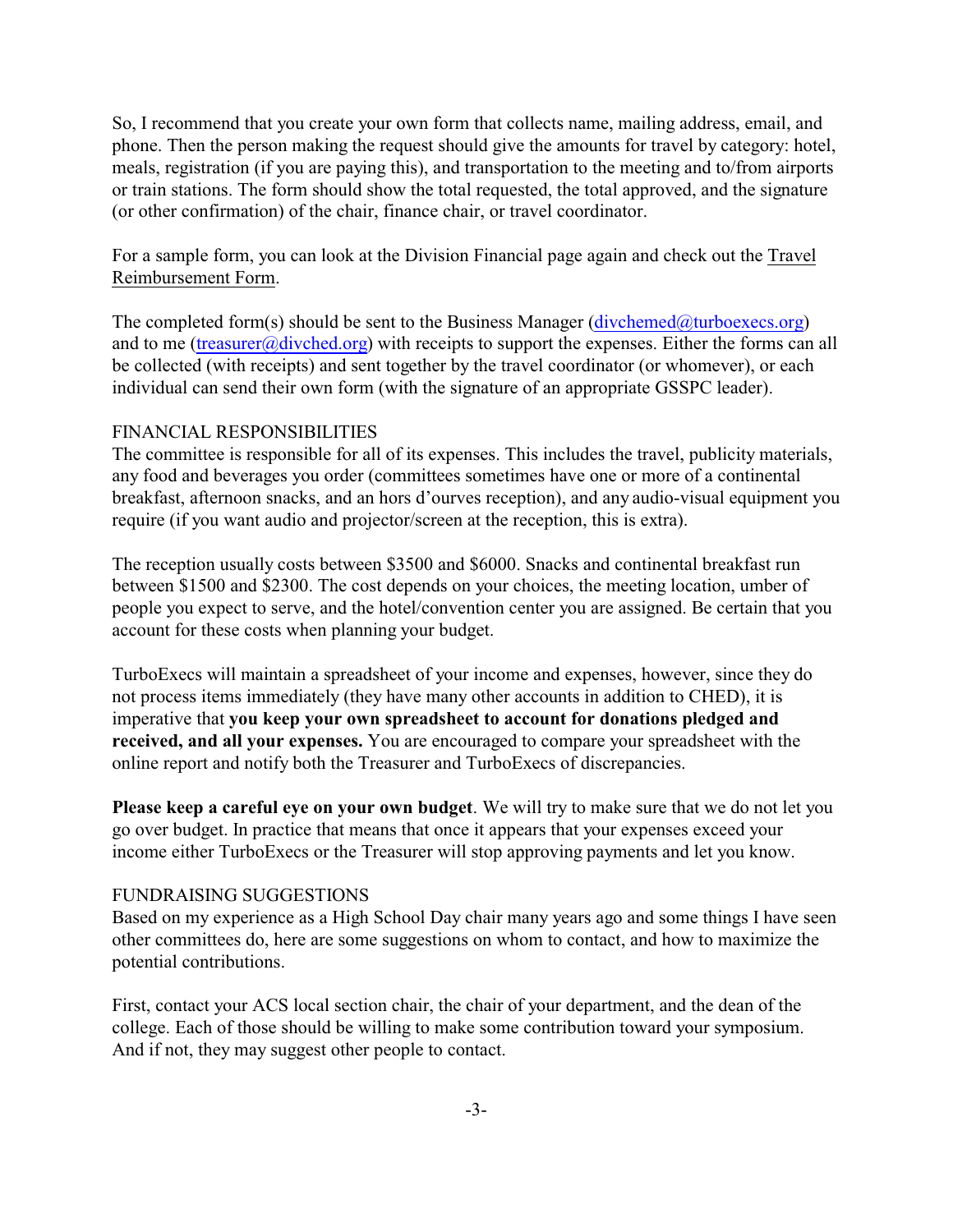Then, consider the topic of your symposium. Contact other ACS special interest divisions. For example, suppose your symposium title is "The History of Organic Chemistry in the Development of Nanoparticle-based Computers by Researchers Under the Influence of Cannabis." OK, granted this title is a little bit of a stretch. But, if this were the symposium you were going to give, then each of the underlined items represents a division or special interest group you could go to for funding. Usually you can expect between \$500 and \$1000.

Of course, you want to check with local industry; it does not have to be chemical-related. The department secretary will probably know who to contact to get a list of companies that recruit on your campus. That is the first group to go to. Your members may have other suggestions. Some may be interns with industry, or have other connections you can leverage. And don't forget to ask your professors and mentors for their ideas. Industry often will give between \$250 and \$1000.

One recent committee set up a GoFundMe page with their university (money went into a university account) so that friends, family, professors, and others could make smaller contributions. If you do this, the university will probably want to hold these funds and disburse them to you as requested. You could try to have the money sent to the Division, but it is probably not worth the trouble.

One of the ways to encourage larger contributions is to give people (divisions, companies) "sponsoring rights." Sponsors may be recognized on posters, your symposium website (all the committees I know of have set up a website on their university server), and on screens during the symposium. Following are some examples:

Presenting (title) sponsor – for a donation of at least \$2000 the symposium is advertised much like you hear some of the football bowl games: "Title of Symposium" presented by the Division of Chemical Education and Acme Corporation. Remember that the Division is giving you \$2000. If someone gives you more, their name can go first. Several tweets during the national meeting can remind people about the symposium, tweet when it starts, when it breaks for lunch and comes back, and when it ends. Each time the sponsor is mentioned.

Speaker (paper) sponsor – for a donation of \$500 or perhaps \$1000 the donor is listed as the sponsor of one of the papers at the symposium. The speaker should credit the sponsor at the end of the talk. The website lists the sponsor's name along with the name of each speaker and their paper title and abstract. A tweet can be sent as each speaker is introduced giving the speaker's name, paper title, and sponsor's name. Of course you make sure the sponsor knows this.

Food and beverage sponsor – for a donation of \$1000 (or so) the donor is listed as sponsor of the snacks and/or reception (and maybe continental breakfast) at the symposium. A poster with the name of the sponsor should be on the table with the food. A tweet could announce when the food is available, and who sponsored it.